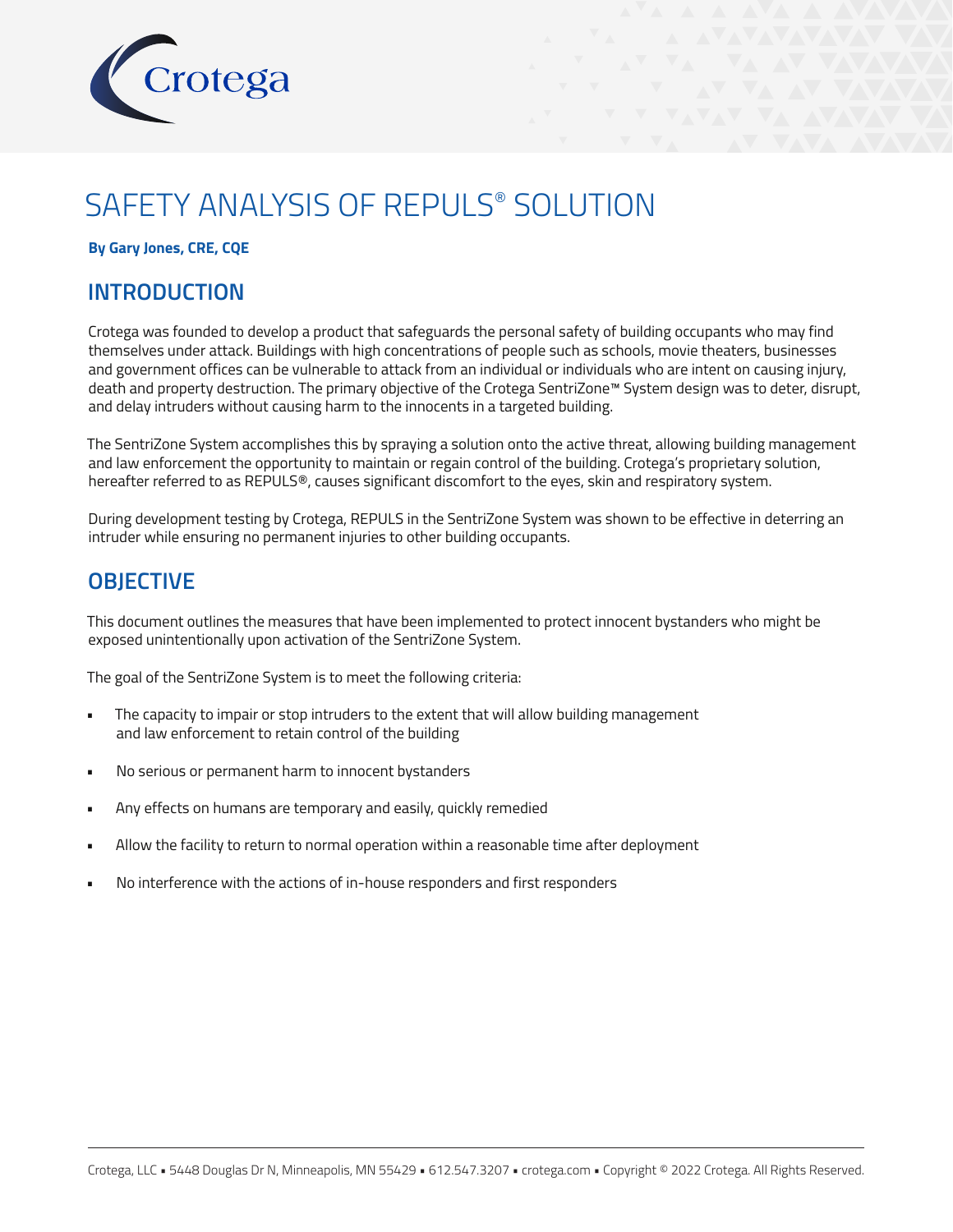# Evaluation of REPULS® Solution

As part of the development process, Crotega researched whether published safety standards exist that could apply to the SentriZone™ System. It was found that there are no existing safety standards or regulations that fully apply, so the search was narrowed to determine which elements of existing standards could be applied.

Several standards under the auspices of the National Fire Protection Association (NFPA), American Society of Mechanical Engineers (ASME) and Title 40 of the US Code of Regulations were useful in the design of the system, particularly since there is commonality between fire sprinklers and the SentriZone System. Other standards were integrated into the System as deemed appropriate.

**Development Testing:** The REPULS solution was evaluated feed according to protocols established by a similar product, one which had been extensively tested for its use in animal and human food. During development of the SentriZone System, Crotega's testing protocol consisted of volunteers entering the test room, being sprayed with the solution for a specified time, then carrying out specific tasks. After the test, the subjects were allowed to rinse their eyes and skin with water to remove the solution.

The results show that REPULS was effective and that the effects of the solution dissipated immediately upon rinsing with water. It should be noted that two of the volunteers had current asthma diagnoses. They reported acute reactions (coughing and lung discomfort) that are common upon exposure to asthma triggers but were able to recover quickly when removed to fresh air. One of the asthmatic subjects used an inhaler after the test; the other did not. No effects beyond the immediate reactions were reported by any of the test subjects.

**Toxicological Testing:** The manufacturer performed a battery of toxicity and irritation tests on the solution. The concentration of the active ingredient in the solution was four times that of REPULS. The testing protocols used were in accordance with Title 40 of the Code of Federal Regulations. A summary of the results of the testing is below:

- 1. ACUTE ORAL TOXICITY. LD50<sup>1</sup> of the solution is greater than 5000 mg/kg of body weight
- 2. DERMAL SENSITIZATION. The solution is not considered a contact sensitizer
- 3. ACUTE INHALATION TOXICITY. The LC50<sup>2</sup> of a single exposure of four hours is greater than 2.04 mg/L
- 4. PRIMARY EYE IRRITATION. The solution in concentrated form is considered a severe irritant to the eye
- 5. PRIMARY SKIN IRRITATION. The solution is considered slightly irritating to the skin (skin irritation index of 0.8)

Acute Oral Toxicity and Acute Inhalation Toxicity results do not indicate whether a substance is toxic. For Acute Oral Toxicity testing, the consensus of the scientific community is that LD50 values over 1000 mg/kg indicate low toxicity risks. As a comparison, sodium chloride (table salt) has an LD50 of 3000 mg/kg, indicating that it is more toxic than the solution $^{\text{3}}$ .

For Acute Inhalation Toxicity testing, the National Institute of Occupational Safety and Health (NIOSH) has a Recommended Exposure Limit (REL) with a Time Weighted Average (TWA) of 30 mg/cubic meter exposure for a 10 hour workday and a 40-hour work week<sup>4</sup>. The solution has an LC50 of greater than 2040 mg/cubic meter exposure for four hours. It is noteworthy that the Occupational Safety and Health Administration does not have a Proposed Exposure Limit (PEL) for the active ingredient in REPULS. Since REPULS exposure will likely be less than one hour, it is unlikely that toxic effects will occur as confirmed in the section below.

<sup>1</sup> LD50 = Lethal Dosage of 50%, the amount of test substance that causes death in 50% of the test animals in an Acute Toxicity Test

<sup>2</sup> LC50 = Lethal Concentration of 50%, the concentration of vapor or gas that will cause death in 50% of the test animals during a specified time period

<sup>&</sup>lt;sup>3</sup> Lethal Dose Table, Toxins, UC Regents, LHS Living by Chemistry, 2004

<sup>4</sup> NIOSH Pocket Guide to Chemical Hazards, 2007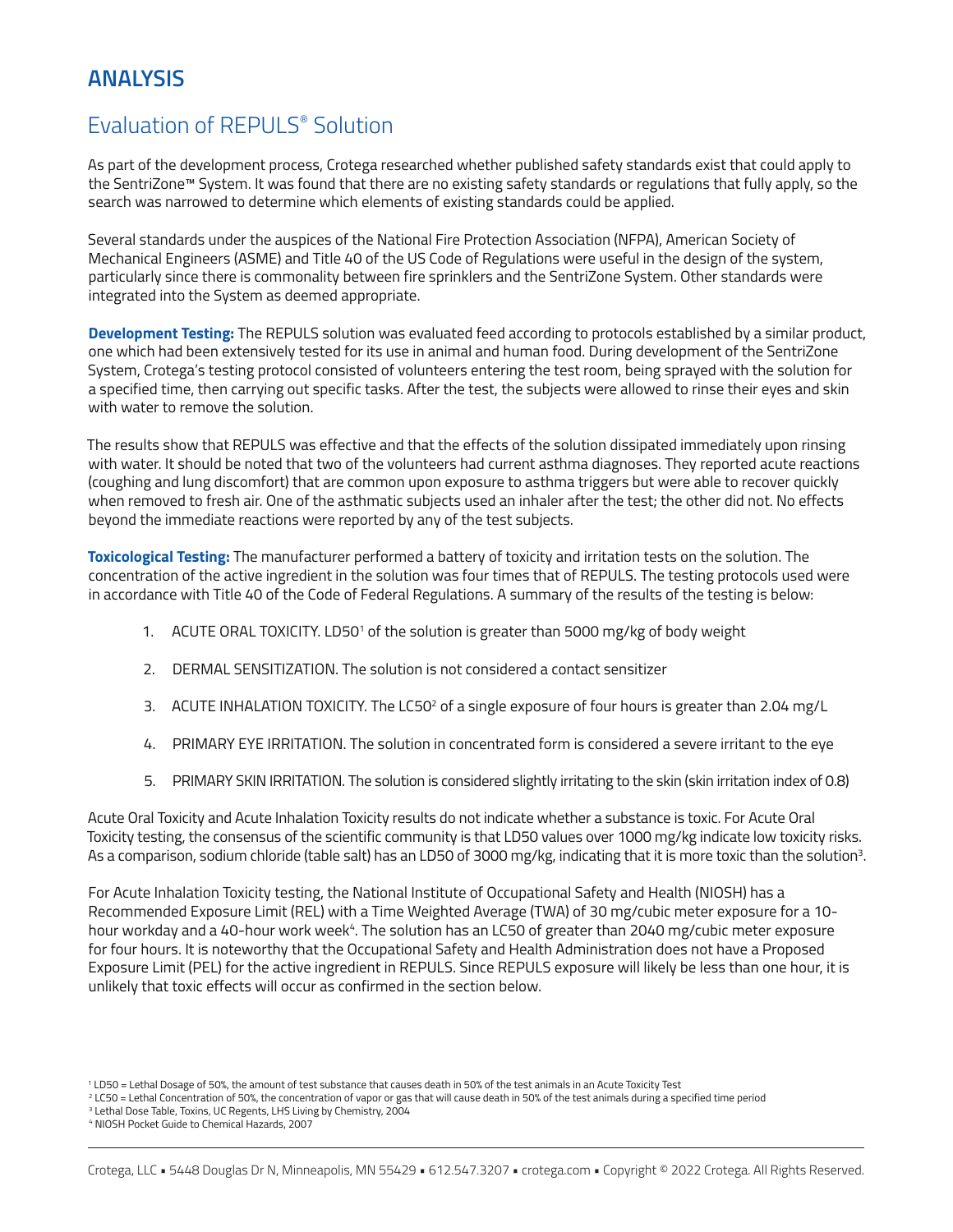**Toxicological Risk Assessment:** Test data on the original solution was collected and provided to a qualified toxicologist along with the current formulation. The following are excerpts from the conclusions of the Risk Assessment:

- 1. ACUTE ORAL TOXICITY. "A single exposure to unprotected individuals from the REPULS® solution does not pose significant risk from incidental oral exposure."
- 2. ACUTE INHALATION TOXICITY. "Inhalation of REPULS spray droplets is likely to cause coughing, lung irritation and nasal discharge. Water droplets may cause less inhalation exposure. Insufficient data exists to evaluate the potential for more severe adverse reactions for individuals with asthma or other respiratory illnesses."

It should be noted that the toxicologist did not have access to the test data where asthmatic individuals participated in Crotega testing, and that NIOSH does not make exceptions in their requirements for exposure of sensitive populations to the active ingredient in REPULS.

3. PRIMARY SKIN IRRITATION. "Irritation effects on exposed skin is a reasonable expectation for individuals exposed to the spray. These effects are expected to be temporary and unlikely to pose a significant health hazard."

The effects of skin contact will be even less severe with REPULS, however, than a concentrated form of the active ingredient which has a pH of 2.94-3.965 . The pH of the REPULS solution is 5.6–5.8.

- 4. DERMAL SENSITIZATION. "A dermal sensitization study demonstrated that [the active ingredient] in REPULS, through dermal exposure, does not cause sensitization reactions."
- 5. LONG TERM HEALTH EFFECTS. "Exposures to [the active ingredient in] REPULS defense spray will almost certainly be relatively short, perhaps less than one hour, and occur as one-time events and not involve repeated exposures. As such, the risk(s) of health effects induced from repeated or long-term exposure are not an issue. The available testing for [the active ingredient] indicates that single exposures pose a low concern for mutagenic, reproductive or teratogenic effects."

**Primary Eye Irritation Follow-up Studies:** Based on the results of previous Primary Eye Irritation studies and the Risk Assessments by the toxicologist, Crotega reformulated the REPULS solution and performed three additional Primary Eye Irritation studies, each with a different concentration of the active ingredient, varying from 17% to 30%. The results indicated that at 17% and 24%, the material is "moderately irritating" with all the test subjects having no symptoms by the seventh day of the study.

**Additional Test Results:** Since some potential customers are subject to food contamination regulations, Crotega had REPULS tested at a laboratory that specializes in agriculture to determine if there were any pesticide residues present. REPULS was tested for 133 pesticides and none were detected.